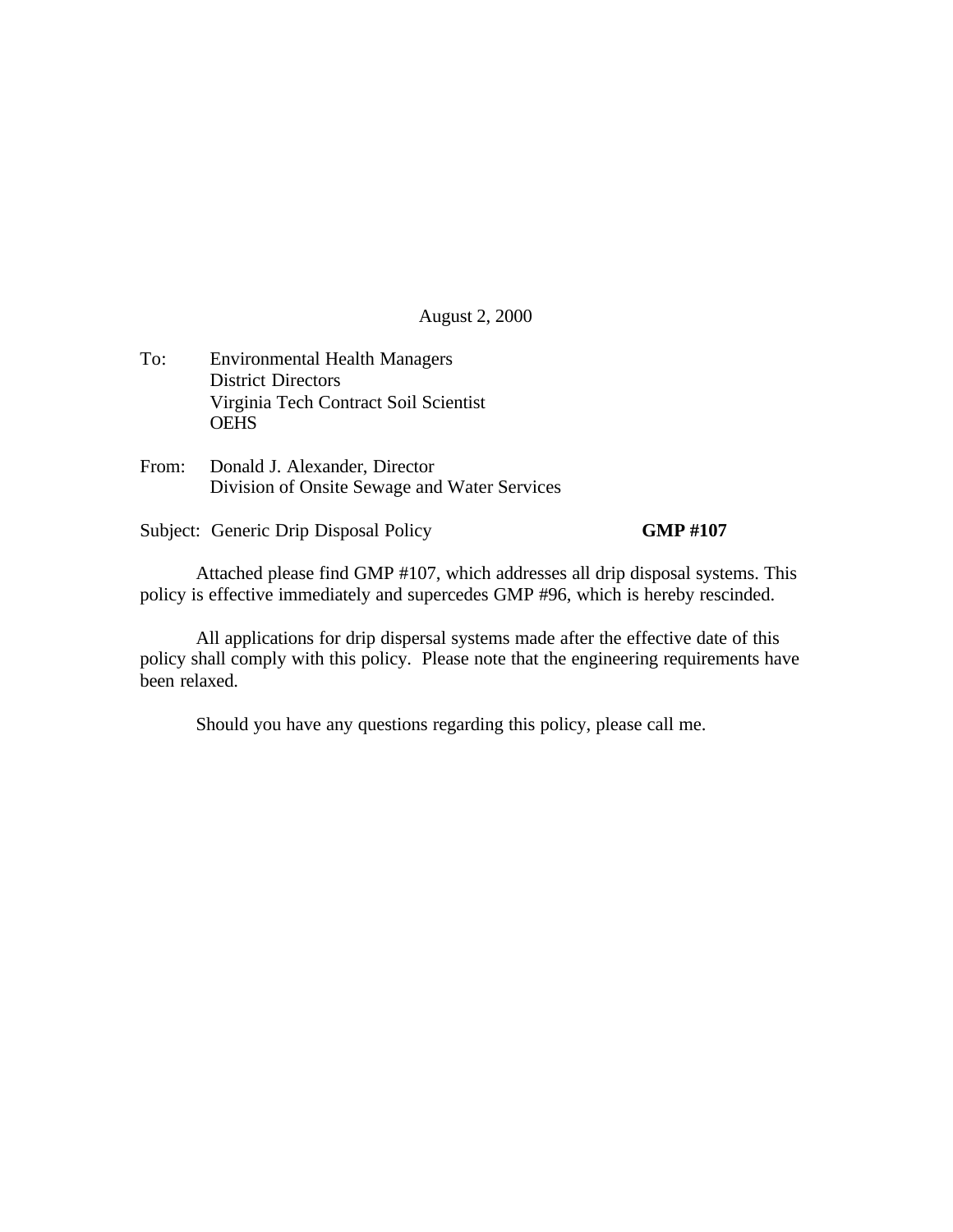# **Drip systems under 1,200 GPD Conditions for Use GMP #107, August 2, 2000**

**Introduction.** Drip dispersal of wastewater is a rapidly developing technology. As requests for varying drip dispersal design approaches have been received and reviewed, providing separate but equal policies for each manufacturer have become increasingly difficult. This policy is intended to provide guidance on the design, use, and application of drip dispersal systems used in Virginia regardless of manufacturer. Effective immediately, drip systems must be permitted and installed in accordance with this policy.

**Process Description.** Drip dispersal is a method of applying wastewater effluent in an even and controlled manner over an absorption area where final treatment and dispersal occurs. Drip systems components include a septic tank or aerobic treatment unit, a filtration system designed to protect the tubing emitters against clogging, small diameter pipe with emitters designed to evenly disperse effluent along the tubing and over an absorption area and a control center that operates the electromechanical components of the system. Additional components may be used as deemed appropriate by the manufacturer or designer to treat and disperse wastewater.

**Scope of Policy**. This policy addresses all drip systems where the design flow is less than 1,200 G.P.D and where the effluent is residential strength. Wastewater flow from single family dwellings and duplexes maybe assumed to comply with these effluent limits. A professional engineer shall characterize flows from other sources.

**System Type.** Drip dispersal systems shall be considered Type II systems and subject to the requirements of 12 VAC 5-610-250.B including:

- 1. The submission of an application; and
- 2. A preliminary conference as necessary; and
- 3. The submission of informal plans, specifications, design criteria, and other data, as may be required by the district or local health department. Depending on the size and complexity of the system, the submission of formal plans and specifications may be required.

**Site and Soil Requirements.** All sites where drip dispersal is utilized shall meet the site and soil requirements contained in the *Sewage Handling and Disposal Regulations* (12 VAC 5-610-10 et. sec., the *Regulations)* for low pressure distribution systems.

**Absorption Area.** Absorption area as used in this policy means the total soil area used to treat and disperse effluent. For conventional trench systems, §950 of the *Regulations* defines the absorption area as the soil between and around the absorption trenches. The absorption area therefore describes the "footprint" of the absorption system and not just the trench bottom area.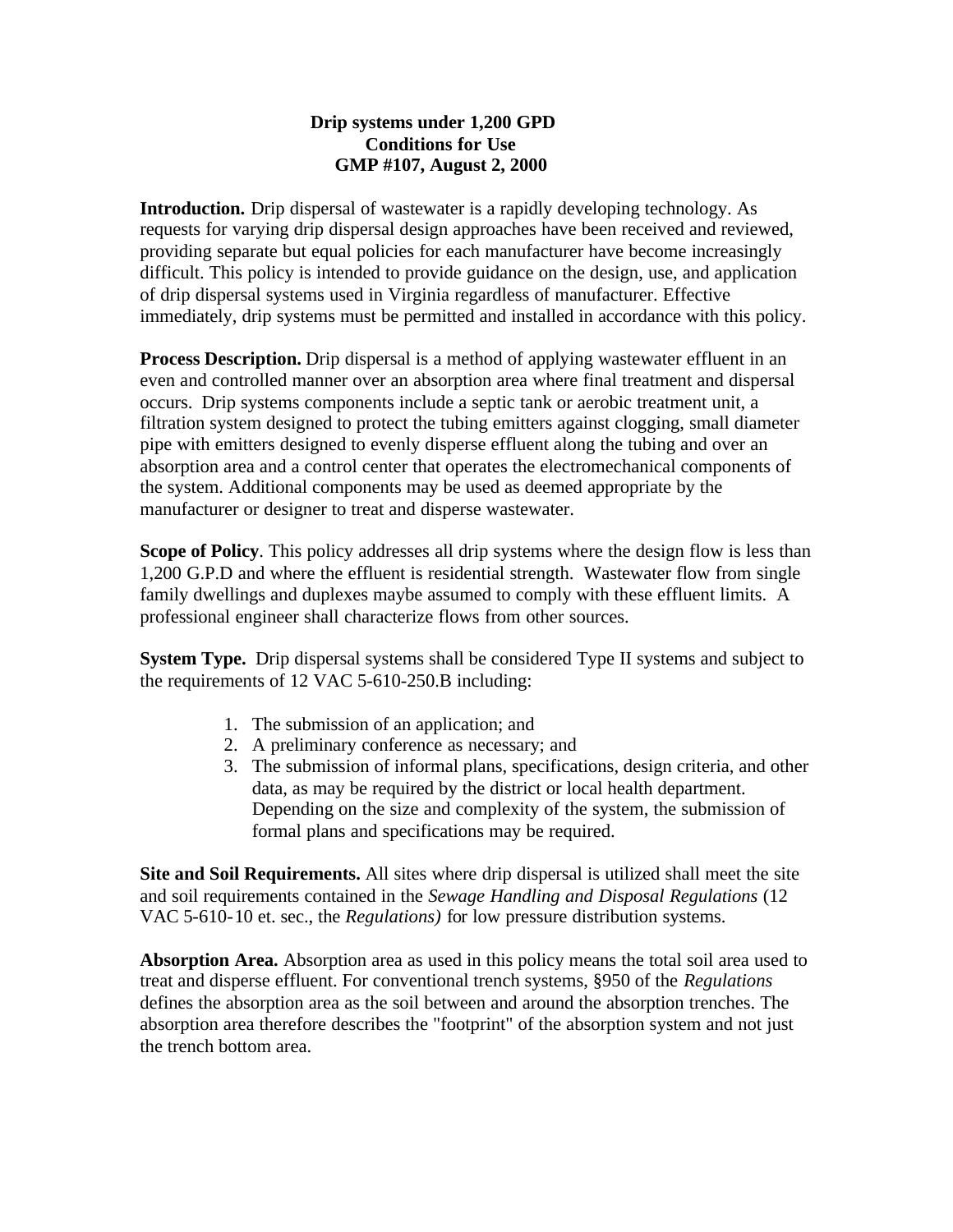Drip systems under 1,200 GPD GMP #107, August 2, 2000 Page 2

This policy intends in part to provide a uniform method of calculating the absorption area for a drip system that is substantially equivalent to what is used for a low-pressure distribution system. Where slopes and restrictive horizons are not a consideration (see §950D of the *Regulations)* the absorption area for a drip system shall be calculated by multiplying the trench bottom area required for a low pressure distribution system in Table 5.4 of the *Regulations* by three. Where slopes and/or restrictive horizons are a consideration, the following table shall be used to increase the absorption area required. No increase in depth is required for drip systems installed on sloping sites as is required for conventional gravel trench systems.

| <b>Absorption Area Increase (percent)</b> |                         |           |       |       |
|-------------------------------------------|-------------------------|-----------|-------|-------|
|                                           | Slope of site (percent) |           |       |       |
| <b>Depth to Impervious Strata</b>         | $10-19$                 | $20 - 29$ | 30-39 | 40-50 |
|                                           |                         |           |       |       |
| Drip Tubing $\langle 24"$ off rock,       |                         |           |       |       |
| pans, or impervious strata                | 17%                     | 33%       | 50%   | 67%   |
| Drip Tubing 24" or more off               |                         |           |       |       |
| rock, or impervious strata                | $0\%$                   | 17%       | 33%   | 50%   |

## **Design Requirements and Recommended Considerations**

# **General.**

- 1. Nothing contained herein is intended to prevent the application of accepted engineering practice or manufacturers recommendations when designing a drip dispersal system.
- 2. A minimum of 6 hours of storage (above alarm condition) shall be provided. An additional volume equal to 18 hours of storage is recommended below the alarm level for flow equalization.
- 3. Demand dosing of drip disposal systems is prohibited. Timed dosing with frequent small doses is the preferred method of applying effluent to the soil.
- 4. All materials shall meet applicable ASTM standards and be resistant to common household chemicals. Drip tubing must be certified by the manufacturer as designed and manufactured for the dispersal of wastewater. The drip tubing must be color coded by the manufacturer to be easily identified as tubing designed for wastewater disposal.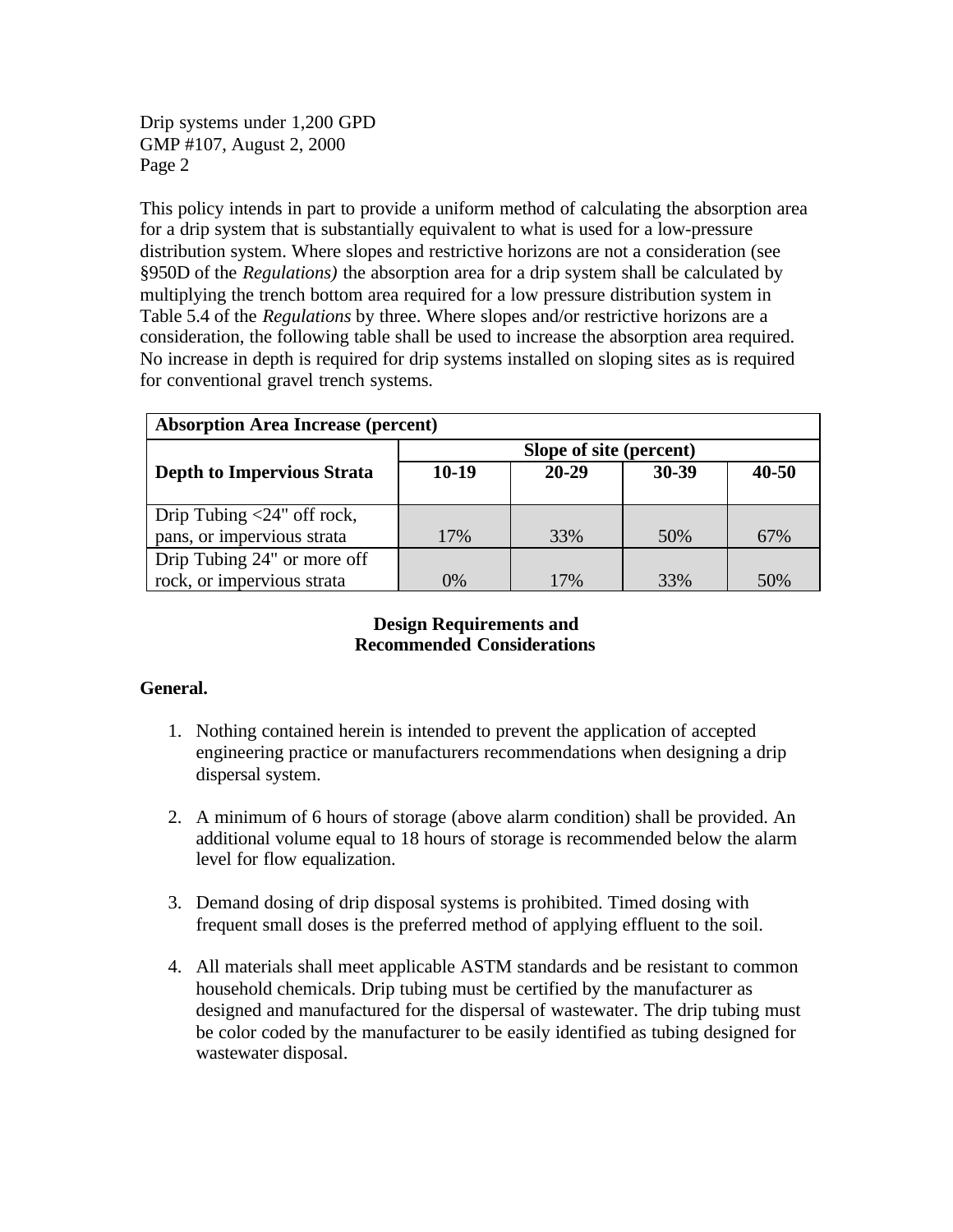Drip systems under 1,200 GPD GMP #107, August 2, 2000 Page 3

- 5. Filtration shall be provided for on all systems to prevent solids from clogging emitters.
- 6. Provisions shall be made to allow the field lines to be flushed on an automatic basis in order to remove solids that accumulate over time. Drip systems shall be designed to provide a minimum velocity of 2 feet per second at the distal end of the pipe network to keep solids in suspension. All systems shall be designed to be capable of delivering velocities sufficient to remove accumulated organic solids. Automatic field flushing shall be designed to occur on a routine schedule in order to prevent excessive solids accumulation rather than respond to clogging. Flush water shall be returned to the inlet of the treatment facility.
- 7. The maximum flow variation between any two emitters in a single zone shall not exceed 10 percent. When determining flow variation consideration shall be given to the effect of "drain down", an effect which occurs in the field laterals after the pump shuts off that results in unequal distribution and excess flows in the runs of pipe placed at the lowest elevation.
- *8.* All systems shall be provided with an audiovisual alarm meeting the requirements of the *Sewage Handling and Disposal Regulations* or the *Sewage Collection and Treatment Regulations.*
- 9. For components not specifically addressed in this policy, such as the septic tank (if required), the pump tank, and effluent conveyance components, the *Sewage Handling and Disposal Regulations* shall be used to establish the design, installation, and location criteria.

## **Absorption (Dispersal) Area Criteria and Considerations**

- 1. The minimum linear requirement for tubing shall be calculated by dividing the absorption area required by two. However, no increase in the linear feet of tubing is required when the absorption area is increased as a result of slope. Drip dispersal tubing shall be placed in the landscape in a manner that distributes effluent over the absorption area in a manner consistent with the manufacturer's recommendations and the design engineer's specifications. This policy is not intended to prevent the installation of more than the minimum tubing with a properly sized absorption area.
- 2. The minimum installation depth shall be as specified in the *Regulations* for trench systems or as established by the manufacturer for a proprietary system.